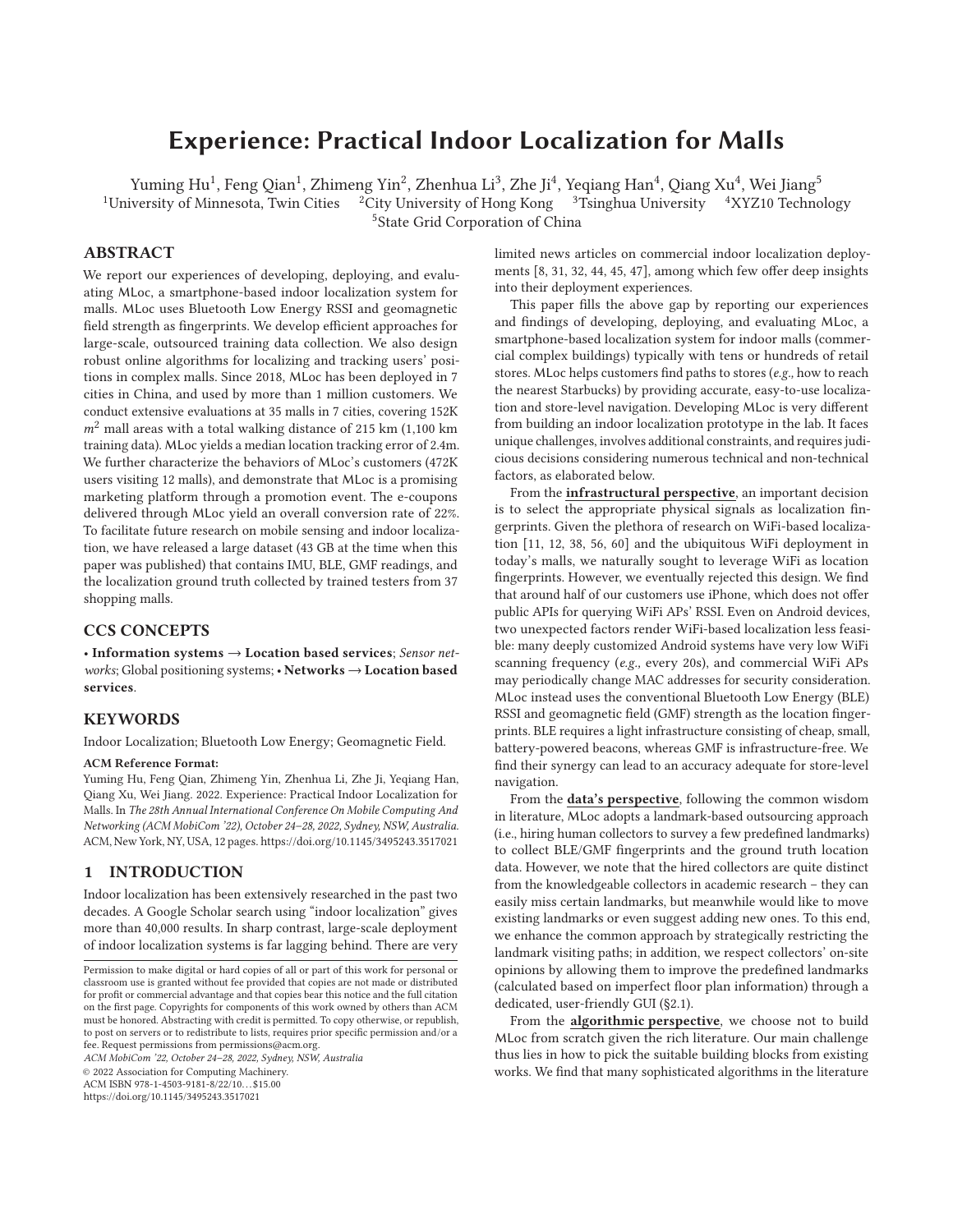aim at dealing with challenging cases in various indoor environments. In our domain of in-mall localization, surprisingly perhaps, we observe only several generic challenging areas (*e.g.,* atrium, corridor dead ends, corridor connectors, and elevators) despite the malls' complex layouts, based on extensive field studies at 35 malls with different scales. Such an observation greatly simplifies our algorithm design. Encouragingly, we find that classical algorithms can be enhanced by simple yet strategic customizations such as fingerprint preprocessing, weight adjustment, and lightweight AI to tackle the challenging areas (§2.2–§2.5).

While we cannot claim the optimality of our solution, MLoc does achieve its design goal in a pragmatic sense. Since its debut in 2018, MLoc has been used by more than 1 million customers. Over more than one year, we conduct extensive evaluations at 35 malls in 7 cities in China, covering 152K  $m^2$  localization areas.<sup>1</sup> Our evaluations consist of 4.3K paths with a total walking distance of 215 km (a path denotes a trajectory from the navigation source to the destination; its median length is around 45m). The underlying training data consists of 1,110 km walking, involving 21K BLE beacons and 244K landmarks. We find that MLoc yields a median location tracking error of 2.4m (10-th and 90-th percentile: 0.8m and 7.3m). Nevertheless, we do observe several limitations of MLoc, such as a long tail of high errors and imperfect floor detection. We find that many of these errors are attributed to non-algorithmic factors, such as beacon failures, poor device capability (*e.g.,* some smartphone vendors throttle the BLE scanning frequency to save energy), and even poor Internet connectivity hindering the clientedge communication (§3).

Last but not least, we also make observations from the **business's perspective** A key reason for the sharp disparity between the plethora of research and little commercial deployment of indoor localization is a lack of incentives and/or business models. To this end, we characterize the behaviors of MLoc's customers, based on 472K users' data collected from 12 malls over one year. The results suggest that MLoc is overall effective: 95% of the navigations ended at locations that are 20m within the destination storefronts. We also find that while MLoc can help many users find their destinations quickly, in at least 20% of the navigations, users spend more than 2 minutes using MLoc. Such an in-app session length during shopping time offers considerable business opportunities. For example, we demonstrate that MLoc is a promising marketing platform that can distribute targeted advertisements based on customers' realtime location. Through a sales event co-organized by MLoc and a large mall, we observe an ad conversion rate of 22%, significantly higher than those of online advertising [5] (§4).

**Ethical Concern.** All the analyses conducted in this paper comply with the agreement established between MLoc and its customers. No personally identifiable information (PII) was collected or used in this study. We never (and are unable to) correlate a user's location with his/her true identity.

**Dataset release.** To facilitate future research on mobile sensing and indoor localization, we have released a large dataset (43 GB at the time when this paper was published) that contains IMU,



**Figure 1: BLE Beacon on ceiling.**

BLE, GMF readings, and the localization ground truth collected by trained testers from 37 shopping malls. The dataset (including its detailed data format) can be downloaded at:

https://kumius.github.io/MLoc/

## **2 THE MLOC SYSTEM DESIGN**

Not surprisingly, MLoc consists of two phases: *offline training*, where (fingerprint, location) pairs are collected to build a localization model, and *online inference*, where a user' smartphone collects fingerprints, uploads them to the edge, and obtains the location and/or navigation guidance in real time.

**Fingerprint Selection.** A wide range of physical signals (*e.g.,* acoustics [43, 62], radio signals [10, 11, 14, 24, 25, 49, 57], visible light [26, 59], magnetic field [42, 63], and camera images [54]) can be leveraged as localization fingerprints. MLoc leverages two sources as fingerprints: signal strength of infrastructural Bluetooth Low Energy (BLE) beacons and geomagnetic field (GMF) strength in X, Y, Z dimensions. We make this design decision due to three main reasons.

• Both fingerprints are accessible on commodity devices (Android and iOS smartphones) through standard SDKs. Recall from §1 that we reject WiFi-based localization due to several practical difficulties: a lack of APIs on iOS, low scanning frequencies on deeply customized Android devices, and MAC address randomization observed on commodity APs.

• The management teams of all the shopping malls we approached only allow us to deploy small-sized, battery-powered hardware. Installation of additional power and networking cables is forbidden due to aesthetic considerations.

• The judicious combination of BLE and GMF can yield the desired accuracy (Figure 6, §3). We surveyed more than 4K stores in 12 malls, and find that only 3% of the storefronts have a width less than 5m. Therefore, a localization accuracy of ∼5m is sufficient for store-level localization.

# **2.1 Offline Training Data Collection**

**BLE Beacon Deployment.** Due to aesthetic considerations, we adopt small-sized, battery-powered beacons. Each beacon costs around 5 USD and has a small form factor of 59 mm  $\times$  59 mm  $\times$  18 mm. It is equipped with a 2,400 mAh battery. The default broadcast interval is 200 ms unless otherwise stated.

According to our agreements with the malls, we are only allowed to deploy the beacons in shared areas (as opposed to the gross leasable areas, GLA) in a mall. We mount the beacons on the ceiling

<sup>&</sup>lt;sup>1</sup>MLoc only serves malls' shared areas (e.g., corridors, atrium, stairs, rest areas). It does not cover areas inside stores (*i.e.,* gross leasable areas, GLA) due to many stores' privacy policies.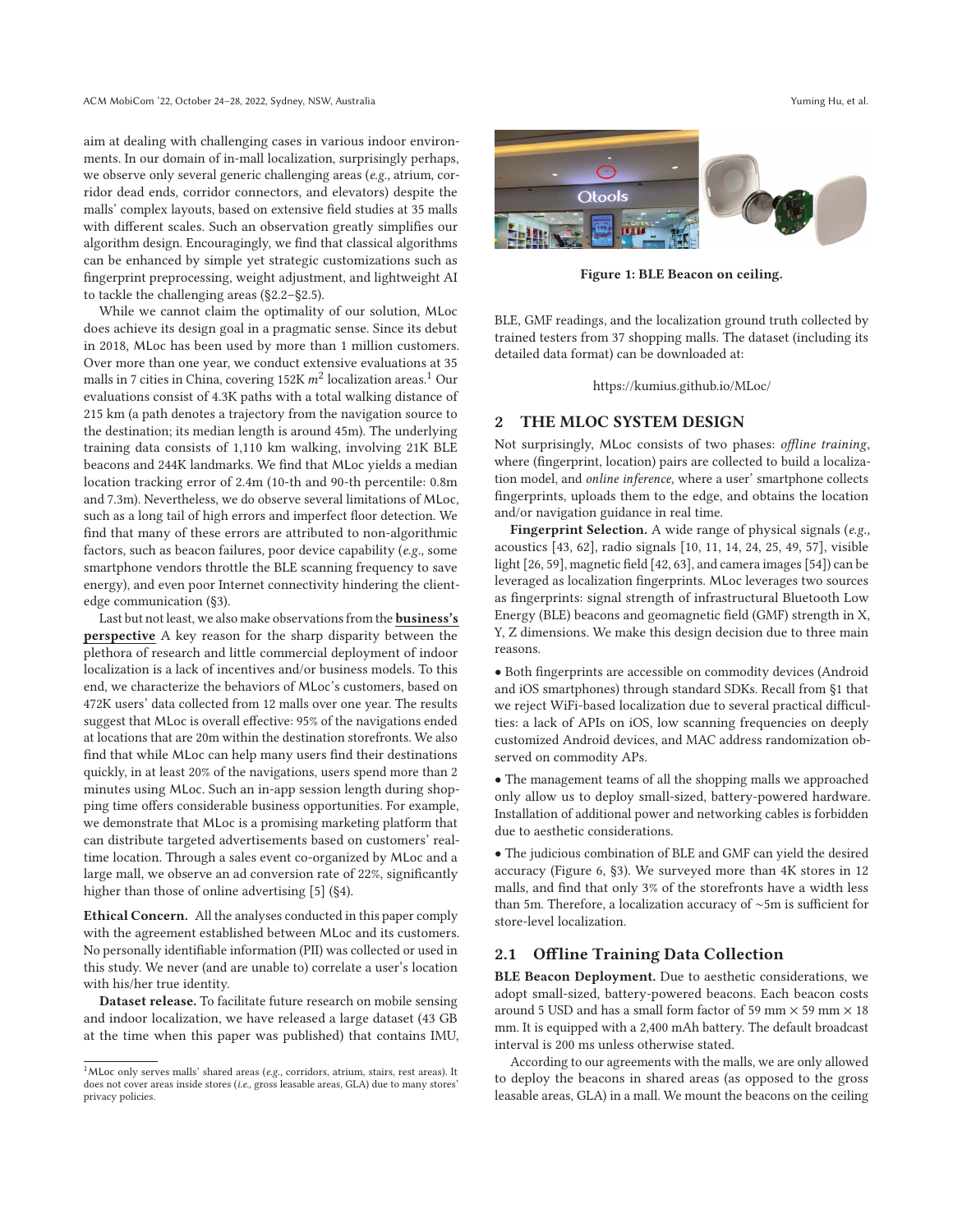

**Figure 2: An atrium (beacons in red circles).**



**Figure 3: Landmarks and N-shaped path.**

of the corridor (Figure 1) or on the surrounding edges in atrium (open space) areas (Figure 2). The typical distance between two beacons is from 10 to 15m, and the typical beacon density is from 2 to 5 per  $1000m^2$ , depending on the specific layout of the area. For the areas where localization is challenging (*e.g.,* atrium, corridor, and elevators, see the remainder of this section), we reduce the inter-beacon distance to 6m to ensure good localization accuracy. Following the above guidelines, we deployed MLoc in 35 shopping malls across 7 cities in China.

Once deployed, MLoc incurs small maintenance overheads, which mostly come from replacing fallen beacons due to glue failure. This is handled by shopping malls' management teams. In the long run, another major type of maintenance is battery replacement, which is detailed in §3. Our deployment experience suggests the following:

- **Guideline 1.** *For store-level localization, a desirable BLE beacon density is every 5 to 15 meters. Compared to corridors, more dense beacons are needed in atrium areas where BLE fingerprints are more likely to cause confusion.*

**BLE/GMF Training Data Collection.** MLoc adopts an outsourcing approach (*i.e.,* hiring paid human workers) for collecting BLE/GMF fingerprints and the ground truth location data. This is a labor-intensive task: it takes on average 20 seconds for the collector to survey a location. A typical mall in a large city has an area of 50K to 100K  $m^2$ , with MLoc's coverage (all shared areas in the mall such as entrances, corridors, atrium, stairs, rest areas) accounting for ∼10% of the total area. It thus takes 28 to 56 hours for a human collector to survey, say, all 1m×1m grids in a mall.

To reduce the data collection overhead, we only ask collectors to visit a small subset of locations called *landmarks*. Given the large scale of data collection, it is infeasible to ask collectors to identify



**Figure 4: Trajectory correction.**

the landmarks. Instead, as shown in Figure 3, a collector performs the job using a custom mobile app developed by us, which uses the floor plan to automatically generate the vertices of the stores' bounding boxes as landmarks. The collector will need to visit each landmark and collect the corresponding fingerprint. Each mall only has 500 to 1,000 landmarks, thus reducing the collector's workload by 10× compared to the "exhaustive traversal" approach.

We notice two major issues in the pilot deployment. First, many collectors do not visit the landmarks in an efficient manner; they oftentimes miss landmarks and need to go back, thus increasing the travel distance. Second, many collectors suggest that there are more visually recognizable landmarks such as pillars and doors than those automatically generated based on the floor plan, which may not contain complete and detailed environmental information. We thus improve the data collection design accordingly as follows. First, the data collection app generates not only the landmarks, but also a suggested path for the collector. We use an N-shape path for each corridor (Figure 3), and a circular path for each atrium. Second, the app also allows collectors to add or modify the landmarks through a GUI. In this way, more visually recognizable landmarks could be identified in a "crowd-sourced" manner and incorporated into future collections. After these improvements, the vast majority of the collectors reported much better data collection experiences.

**Data Processing.** The data collected by human workers is processed in three steps.

*(i) Validation.* We use several heuristics (*e.g.,* footstep counting, dead reckoning, see §2.3) to validate the worker's walking distance and direction, to ensure that the worker has indeed visited all the landmarks. A cross-collector fingerprint check is also performed to identify outliers.

*(ii) Dead-reckoning Trajectory Correction.* When the collector is walking from Landmark A to B, the collection app uses dead reckoning (§2.3) to track the collector's trajectory. Meanwhile, fingerprints are also collected as the collector is walking,  $e.g.,$  at location  $p_1, p_2,$ and  $p_3$  illustrated in Figure 4. These fingerprints will be used in the interpolation step to be described next. Due to the dead reckoning errors, the tracked trajectory  $A \rightarrow B'$  may differ from the actual trajectory  $A \rightarrow B$ . We thus calculate a transformation *T*, which consists of a vector rotation followed by linear scaling, that transforms vector  $\overrightarrow{AB}$  to  $\overrightarrow{AB}$ . We then apply T to all the on-trajectory locations. As shown in Figure 4,  $\{p_i\}$  is transformed to  $\{q_i\}$  that is closer to the actual trajectory.

*(iii) Grid Interpolation.* We divide the entire mall's localization areas into equal-sized grids (1m  $\times$  1m for BLE and 0.1m  $\times$  0.1m for GMF). Next, using the locations with (corrected) fingerprints as input vertices (e.g.,  $A$ ,  $q_1$ ,  $q_2$ ,  $q_3$ , and  $B$  in Figure 4), we apply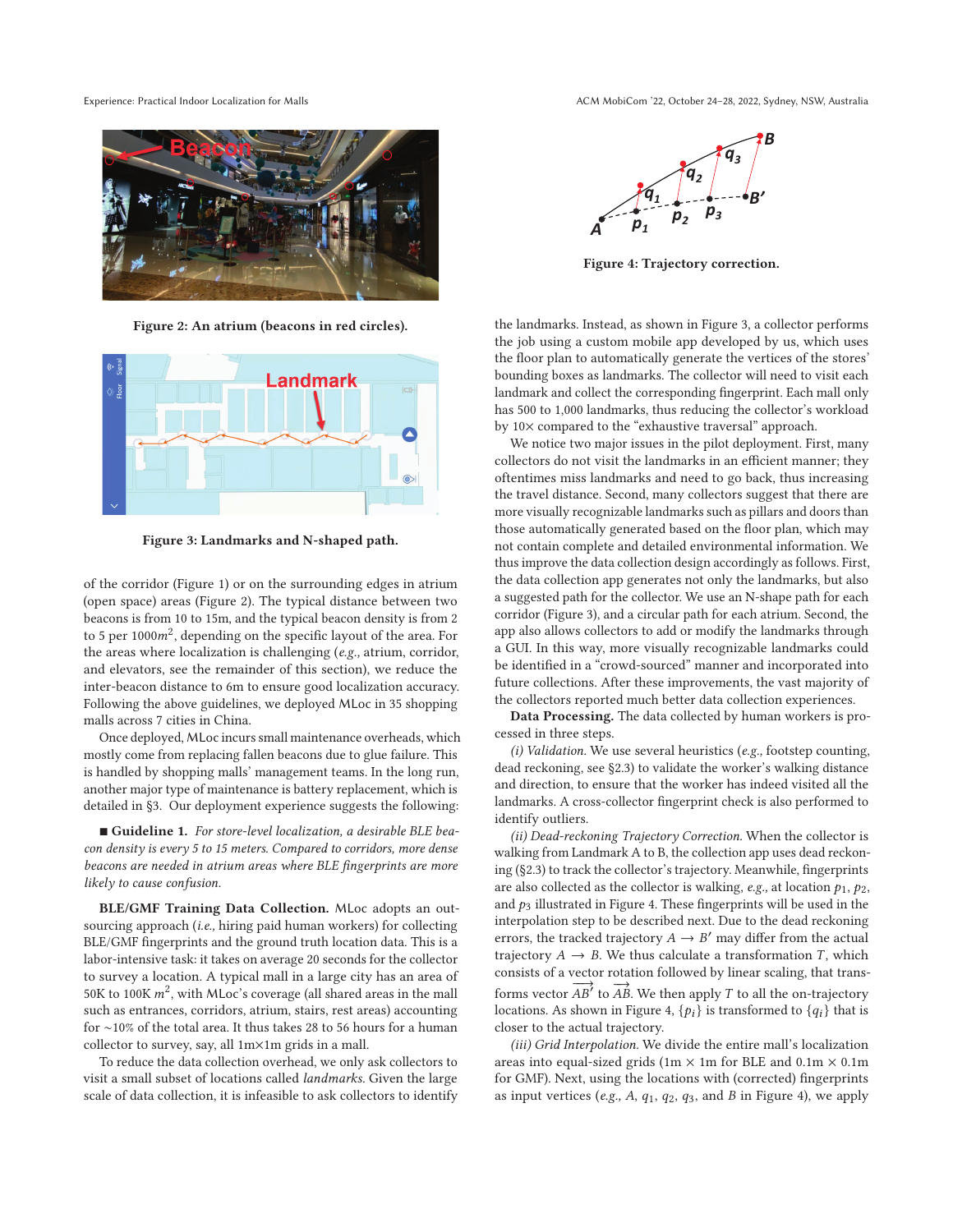Delaunay Triangulation [27] to generate a mesh of triangles. For each grid, its fingerprint is then calculated by performing linear interpolation of the three vertices of the triangle that the center of the grid belongs to. This results in a grid map of fingerprints that will be used for online localization and tracking.

- **Guideline 2.** *In complex malls, it is feasible to survey a small number of landmarks and use them to generate a fingerprint grid map. To reduce the data collection overhead, not only the landmarks but also their visiting paths should be pre-generated. It is yet beneficial to allow on-site collectors to improve landmark selections through user-friendly GUIs.*

# **2.2 Online Initial Positioning**

We now describe how MLoc provides online localization and tracking services to end users. There are two stages involved: *initial positioning* (this subsection) that finds a user's initial location, and *location tracking* (§2.3) that tracks and refines the location as the user is walking.

The initial positioning includes three steps: (1) Mall (building) Identification, which is done by examining the received BLE beacon IDs; (2) Floor Estimation, which is described in §2.4; and (3) Location Estimation, which we detail next.

The initial positioning stage only uses BLE fingerprints because GMF is much noisier (Figure 6). MLoc applies the k-nearest neighbors (kNN) to find the  $k$  grids  $g_1, ..., g_k$  whose BLE fingerprints  $f_1$ , ...,  $f_k$  are closest to (in L2 distance) the fingerprint  $f$  collected at the current location. We set  $k=20$  based on our controlled experiments in multiple malls. We exclude from fingerprints the BLE beacons whose signal strengths are weaker than a threshold (empirically set to -95dB), because weaker signals are less sensitive to distance changes and introduce more noises. In addition, we observe that the fingerprint readings across different smartphone brands/models oftentimes exhibit disparities (*i.e.,* Model A's RSSI reading is always slightly higher than Model B). To overcome this issue, MLoc adopts a simple yet effective method: it normalizes the BLE fingerprints by subtracting from each RSSI reading the average RSSI across all the samples of all the beacons collected by the same device. Given that a device can sense a large number of beacons with diverse RSSI readings, their average RSSI provides a good per-device "baseline". The normalization is applied to both the training and testing fingerprints. After the above normalization, MLoc estimates the user's location (grid)  $g$  as a weighted sum of  $g_1, ..., g_k$ , *i.e.,*  $g = \sum_{i=1}^k w_i g_i$  where  $w_i$  is inversely proportional to the L2 distance between (normalized)  $f_i$  and  $f$ , and  $\sum_{i=1}^{k} w_i = 1$ .

Through extensive field experiments, we identify two types of challenging areas. The first is illustrated in Figure 5(a) where the user is near the connection point between a narrow corridor and a wide corridor (or an open area). In this case, there are more nearby grids in the wide corridor than in the narrow corridor. The weighted sum of the k-nearest neighbors will thus be biased towards the wide corridor. The second case is shown in Figure 5(b) where the user is at the dead end of a corridor. In this case, the weighted sum of the nearest neighbors will be shifted to the open end. Note that these two types are generic and representative, observed in almost all the malls (35) we have studied. For identifying the dead end areas, we





**Figure 5: Two types of challenging areas identified in malls.**

manually mark them based on the mall's (known) floor map. The incurred overhead is small because this is a one-time effort.

Both cases in Figure 5 are attributed to the non-uniform distribution of the grids imposed by the mall's layout. We thus augment the localization algorithm using the floor layout information. To address the case in Figure 5(a), we assign an additional weight  $w'_i$  to each grid  $g_i$  to account for the nearby floor layout. We set  $w'_i$  to be inversely proportional to the width of the corridor or the diameter of the open space, which is computed offline based on the floor plan. The localization result is thus  $g = \sum_{i=1}^{k} w_i w'_i g_i$ . To handle the "dead end" scenario in Figure 5(b), we use a small  $k$  (the number of nearest neighbors) to minimize the impact of floor layout when 60% of the neighbors are in predefined dead end areas. Since the number of dead ends in each mall is limited, we manually set (*e.g.,*  $k=10$ ) for each affected area.

- **Guideline 3.** *Simple algorithms (kNN) can give an initial location estimation with reasonable accuracy. Preprocessing is important: fingerprints should be normalized to account for the device heterogeneity; floor layout information can also be leveraged to improve the accuracy. Most of the above computation can be done offline to minimize the runtime overhead.*

#### **2.3 Online Location Tracking**

After the initial positioning, MLoc will keep tracking the user's movement and updating his/her location in real time.

**Dead Reckoning (DR)** is a widely used navigation technique that calculates an object's position using its base position and measurements of the object's speed and heading [23]. In MLoc, the base position is provided by the initial positioning stage (§2.2), and DR is performed on a per-footstep basis. Our DR solution is assembled from four building blocks developed in the literature. (1) We use the technique in [37] for *footstep detection*. (2) We use the algorithm in [53] to calculate the *footstep length* through the empirical formula  $\gamma \sqrt{acc_{max} - acc_{min}}$  where  $acc_{min}$  and  $acc_{max}$  are the minimum and maximum acceleration in Z axis over a detection window, respectively. Initially  $\gamma$  is empirically set to 0.4. (3) We use the technique in [38] to *correct the footstep length estimation*  $(y)$  based on the floor plan (so we know the walking distance) and the number of footsteps. (4) MLoc further leverages prior work [35, 39] for *heading estimation* using the accelerometer, gyroscope, magnetometer, and compass.

**Particle-filtering based Tracking.** MLoc employs Particle Filtering (PF [16]) as the basis for location tracking. PF uses a set of particles to model the posterior distribution of a stochastic process (localizing the user in our case), given the noisy observations (initial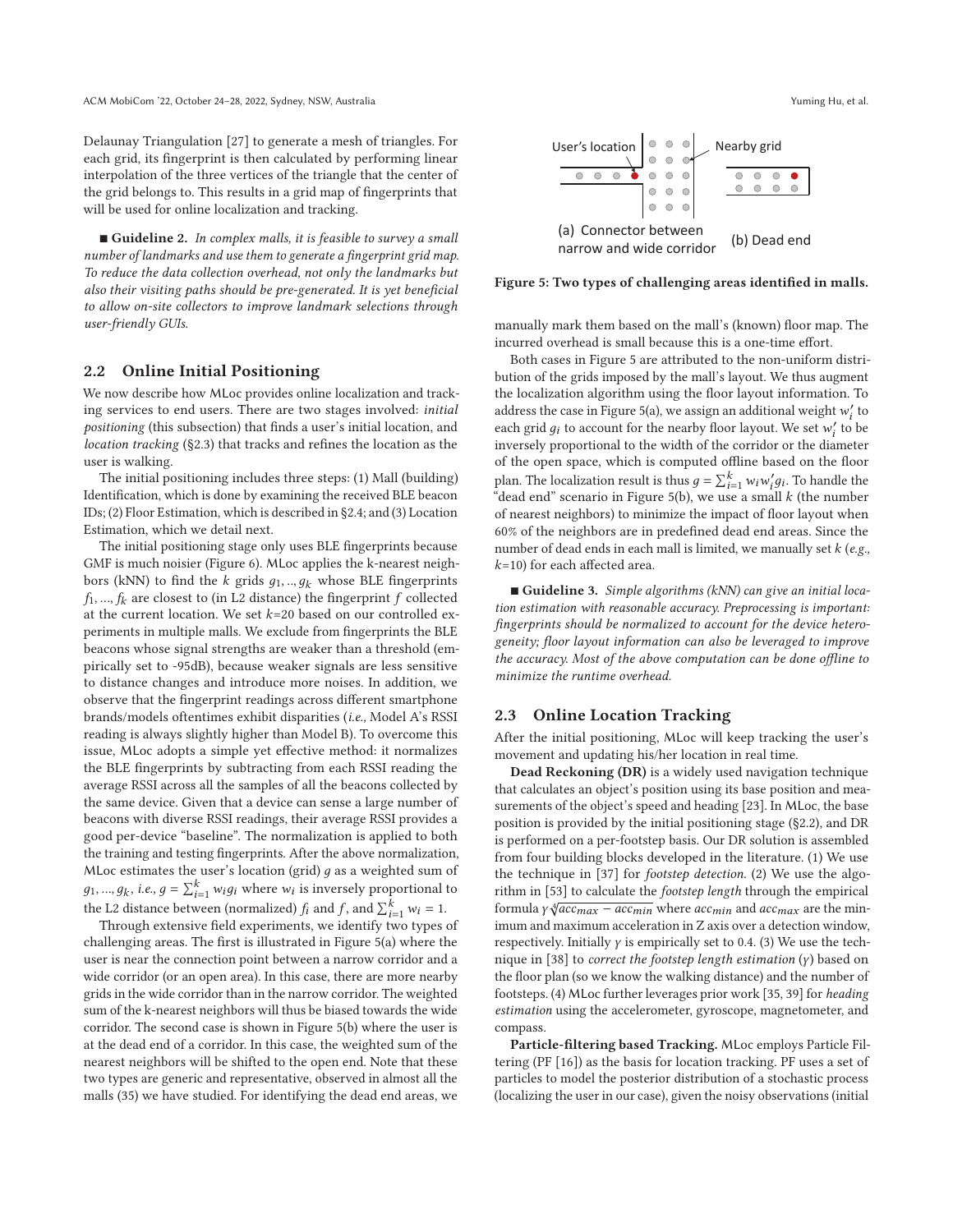positioning and error-prone sensor reading in our case). We next describe how MLoc instantiates the generic PF framework.

• Step ❶: MLoc performs the initial positioning. It initializes the observation  $o$ , the currently tracked location, to the initial positioning result. MLoc then generates *n* particles  $p_1, ..., p_n$  following a 2D Gaussian distribution centering at  $o$ .  $n$  is set to 2K to 5K depending on the floor size. Next, go to ❸.

• Step ❷: MLoc performs weighted sampling (with replacement) of  $\eta \cdot n$  particles from the existing pool of particles, and generates  $(1 - \eta)n$  new particles forming a 2D Gaussian at *o*.  $\eta$  is set to 95%. This is called the *resampling* step in PF.

• Step ❸: Now MLoc starts tracking the user footstep by footstep. In each footstep, DR produces a vector  $\vec{v}$  indicating the user's footstep direction and distance. MLoc updates the observation  $o \leftarrow o + \overrightarrow{v}$ , as well as each particle  $p_i \leftarrow p_i + \overrightarrow{v}$ .

• Step  $\mathbf{\Theta}$ : For *o* and each  $p_i$ , MLoc maintains a trajectory of the most recent m footsteps' fingerprints (BLE and GMF features), denoted as  $t j(o) = \{f_1^o, ..., f_m^o\}$  and  $t j(p_i) = \{f_1^{p_i}, ..., f_m^{p_i}\}$  respectively.  $t j(o)$  is collected on the user's device, and  $\hat{t}j(p_i)$  is retrieved from the grid map (§2.1) stored on the edge using  $p_i$ 's trajectory. MLoc applies Dynamic Time Warping (DTW) [36] to calculate the similarity between  $t j(o)$  and  $t j(p_i)$ , and uses the similarity value as the weight of  $p_i$ .

• Step ❺: The particles' weights are normalized to make their sum be 1. The observation (*i.e.,* the estimated location) is then updated as the (weighted) centroid of all the particles.

• Step  $\odot$ : Go to  $\odot$  to process the next footstep. Ideally, as more and more footsteps are observed, the centroid of the particles will converge to the user's true location. However, due to errors of initial positioning and/or DR, the particles may diverge instead of converging. If the mean weight of the top 10% particles (ranked by their weights) is less than 0.25, we reset the entire PF algorithm by returning to ❶.

In practice, we find that there is no need to invoke  $\mathbf{\Theta}, \mathbf{\Theta},$  and  $\mathbf{\Theta}$ for every footstep, given that a typical footstep length is only 50 to 70 cm. Instead, performing the above steps every 4 footsteps yields almost no localization accuracy loss. In addition, the trajectory window length  $m$  needs to be judiciously chosen. A large  $m$  possibly benefits the tracking accuracy by giving more fingerprints for DTW matching, but at the cost of accumulating more DR errors. We design a mechanism that gradually probes  $m$ . Upon initial positioning, m is (re)set to  $m_{min}$ . We then increase m in every invocation of  $\bullet$ until it reaches  $m_{max}$ .  $m_{min}$  and  $m_{max}$  are empirically set to 4 and 12, respectively.

# **2.4 Online Floor Detection**

Floor detection is triggered during the initial positioning stage, as well as when an irregular change of the accelerometer's Z-axis reading is detected [55].<sup>2</sup> MLoc adopts a simple floor detection algorithm by default: performing a majority vote of the floors associated with the 5-strongest BLE beacon signals captured over a 5-second window. We find that this simple method works well in most places



**Figure 6: Localization and tracking accuracy.**

in a mall with two exceptions. First, most users take elevators or escalators instead of climbing stairs. We find that detecting a user entering/leaving an elevator or an escalator is often difficult, leaving floor detection untriggered. To address this issue, instead of developing sophisticated activity detection algorithms, we choose a simple design: when the user is approximated to be near an elevator or an escalator (conservatively determined based on the strongest BLE beacons), MLoc invokes floor detection periodically (every 2 seconds). Periodical polling incurs additional overheads than the event-triggered mode. However, given that the floor detection algorithm is very lightweight, we believe our selective polling design strikes a desired balance between accuracy and system overhead.

The second issue relates to the atrium area where a user may see strong BLE beacons from multiple floors due to the atrium's tall open space. This leads to degraded floor detection accuracy. To address this issue, when the user is found to be around the (pre-designated) atrium area, MLoc uses a different floor detection method based on deep neural networks (DNN). For each mall, we train a DNN model, which uses perceived BLE RSSIs to predict a one-hot vector of floors. The simple DNN model consists of 6 autoencoder-based layers for feature extraction [50] and 6 fully connected layers for classification. Compared to the basic detection algorithm, DNN can significantly increase the detection accuracy despite its higher overhead (Figure 11 in §3).

■ Guideline 4. Despite the complex floor layouts, there are only *several generic types of challenging areas (e.g., atrium, corridor dead ends, corridor connectors, and elevators) based on our extensive field studies. They can be tackled by classical algorithms (e.g., kNN and PF) enhanced by simple yet strategic customizations (e.g., weight adjustment and lightweight AI).*

#### **2.5 Operational Model**

MLoc employs the edge computing paradigm. An edge server is deployed in each mall. When the user launches the app, MLoc's centralized gateway server identifies which mall the user is at; then the remaining localization and tracking tasks are handed over to the local edge server. All the computation tasks are performed on the edge. The encrypted client-edge communication is over the Internet (in-mall WiFi or cellular).

MLoc's thin-client approach facilitates cross-platform development, but brings a side effect. Poor Internet connectivity in some malls can delay the client-edge communication, thus increasing localization errors, as complained by some users and verified by us. We will add the "offline mode" to MLoc.

<sup>&</sup>lt;sup>2</sup>MLoc does not use barometer for floor change detection, because barometer is only available on limited smartphones models.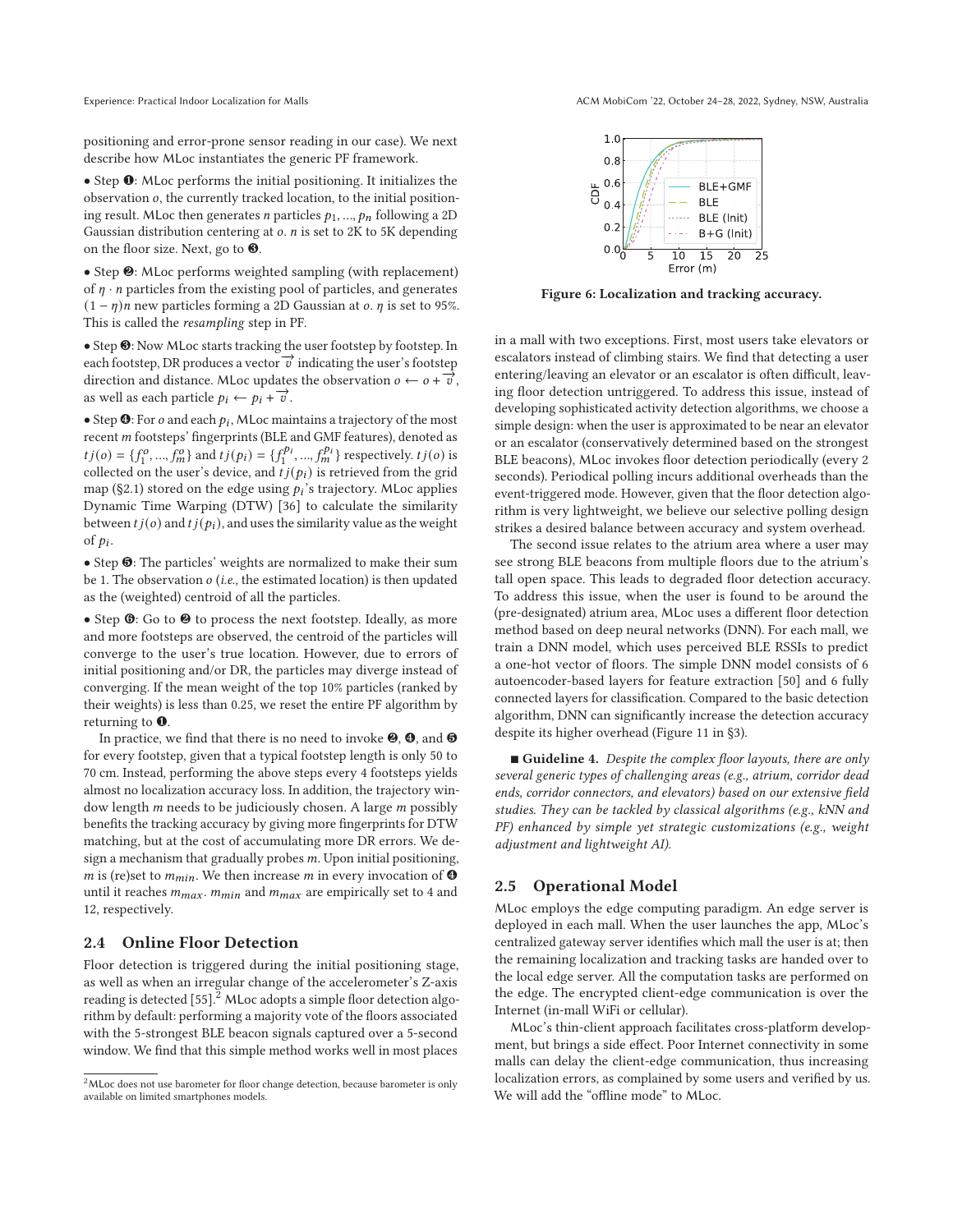

**Figure 7: Temporal stability.**

# **3 LARGE-SCALE EVALUATION**

This section presents large-scale evaluations via *trained testers*, while measurements on real users are described in §4.

**Evaluation Methodology.** MLoc has been deployed since 9/2018 with improvements being made over the past three years. We have conducted principled, large-scale evaluations by hiring tens of trained testers. The evaluation methodology is as follows. The testers adopt a specially designed testing app (a modified version of MLoc) and are asked to walk along multiple store-to-store paths to mimic normal user behaviors. Each path consists of a series of landmarks (§2.1). When the tester passes a landmark, he/she will tap a button so the testing app learns the ground truth. Meanwhile, the testing app runs MLoc's localization algorithms as described in §2.

The evaluations (*i.e.,* the testing data collection) were conducted from 11/2019 to 01/2021 (with some additional benchmarks conducted in 2018), at 35 malls in 7 cities in China: Hangzhou, Shanghai, Wuxi, Wuhan, Guangzhou, Tianjin, and Shenyang (up to 2200 km apart). Each building has an average of 5.0 floors, and each floor has an average area of 49K  $m^2$ . Recall from §2.1 that the beacons are only deployed in shared areas of malls (*e.g.,* corridors, atrium, and rest areas), which account for around 10% of a floor's area. The median path length is around 45 meters. The evaluations cover 152K  $m<sup>2</sup>$  localization area with a total number of 4.3K paths and a total walking distance of 215 km. The training data collection consists of 22.3K paths (1,100 km of walking) involving 21K beacons and 244K landmarks. The ratio between the training and testing data size is roughly 5:1. The mobile devices used in our evaluations include Huawei, Xiaomi, Oppo, and iPhone. Unless otherwise mentioned, the evaluations (*i.e.,* testing) were conducted shortly (1 week to 1 month) after the training data was collected, on a per-mall basis. By default, the beacons have a broadcast interval of 200ms.

**Positioning Accuracy.** Figure 6 plots the overall positioning accuracy across all the tested landmarks. The four curves correspond to the errors in the {initial positioning, tracking} stage using {BLE only, BLE+GMF}. As expected, initial positioning gives a low accuracy (median error 4.1m for BLE and 5.0m for BLE+GMF), which is significantly improved in the tracking stage (median error 2.4m for BLE+GMF and 3.5m for BLE<sup>3</sup> Meanwhile, we observe that for 3% of the landmarks, the location tracking error is higher than 10m. This is caused by various factors such as failed BLE beacons, fingerprint noises, erroneous floor detection, and low smartphone scanning frequency. The standard deviation of the median tracking

**Table 1: Beacon failure rate.**

| Time  | % Failure |  |  |
|-------|-----------|--|--|
| 12/19 | 0.3%      |  |  |
| 06/20 | 1.5%      |  |  |
| 01/21 | 4.9%      |  |  |

error across the 35 malls is 0.3m (min: 1.9m, max: 3.0m). Smaller malls tend to have lower errors.

**Temporal Stability of Fingerprints.** To assess the temporal stability of fingerprints, we conduct a separate long-term experiment in three malls in Hangzhou. The training data was collected in 12/2019. Since then, no maintenance such as training data update and beacon replacement was performed. Then we launch two test campaigns involving the same paths, one in 01/2020, and the other in 01/2021. As shown in Figure 7, after one year, the median localization error increases from 2.4m to 4.1m. This is attributed to two factors: (1) the change of the physical environment such as store renovations and various events held in atrium areas, and (2) the failure of BLE beacons, as to be quantified next.

Table 1 shows the ratio of failed BLE beacons (*i.e.,* the fraction of beacons that stop broadcasting), based on our on-site surveys conducted in the 12 malls in 7 cities. As shown, over one year, the failure rate was non-trivial. We find that the beacon failures were not only due to hardware issues, but also because many beacons fell off the ceilings. It is thus important to ensure the secure attachment of the beacons.

- **Finding 1.** MLoc *achieves a median tracking error of 2.4m (10-th and 90-th percentile: 0.8m and 7.3m), more than adequate for store-level navigation. After one-year usage without replacing failed beacons (5%) or updating the training data, the error remains at an acceptable level (median 4.6m). We do observe a long tail of errors caused by various factors, many of which are non-algorithmic, such as beacon failures, poor client capability (Figure 14), and poor Internet connectivity (§2.5).*

**BLE vs. GMF Features.** Figure 6 shows that compared to BLE only, further using GMF can improve the tracking accuracy. However, in the initial positioning stage, BLE+GMF underperforms BLE only. To better understand the interplay between the BLE and GMF features, we select 100 landmarks located on a single floor in a mall in Hangzhou. The landmarks are numbered from 1 to 100 such that two numerically close IDs imply that the two landmarks are physically close. Figure 8 plots the heatmaps of normalized fingerprint differences (in Manhattan distance) across all landmark pairs, for BLE, GMF, and BLE+GMF features. As shown, BLE features can easily distinguish two far-apart landmarks, but they are not good at differentiating nearby locations. In contrast, GMF features are not sensitive to distance: both nearby and far-apart landmarks may have different GMF fingerprints. Based on our measurement, the resolution<sup>4</sup> of GMF features is 5.4 $\times$  better than BLE. Also, GMF fingerprints can be frequently sampled (every 20ms or shorter) on smartphones, whereas scanning BLE beacons takes a much longer

<sup>3</sup>Unless otherwise mentioned, MLoc uses BLE for initial positioning and BLE+GMF for location tracking, according to the design in §2.

 ${}^{4}{\rm The}$  resolution of a grid  $g$  is calculated as the minimum physical distance to another grid g' such that  $||f_g - f_{g'}|| < 10\% \cdot ||f_g||$  where  $f_g$  and  $f_{g'}$  are the fingerprints. We calculate all grids' resolutions then take their average.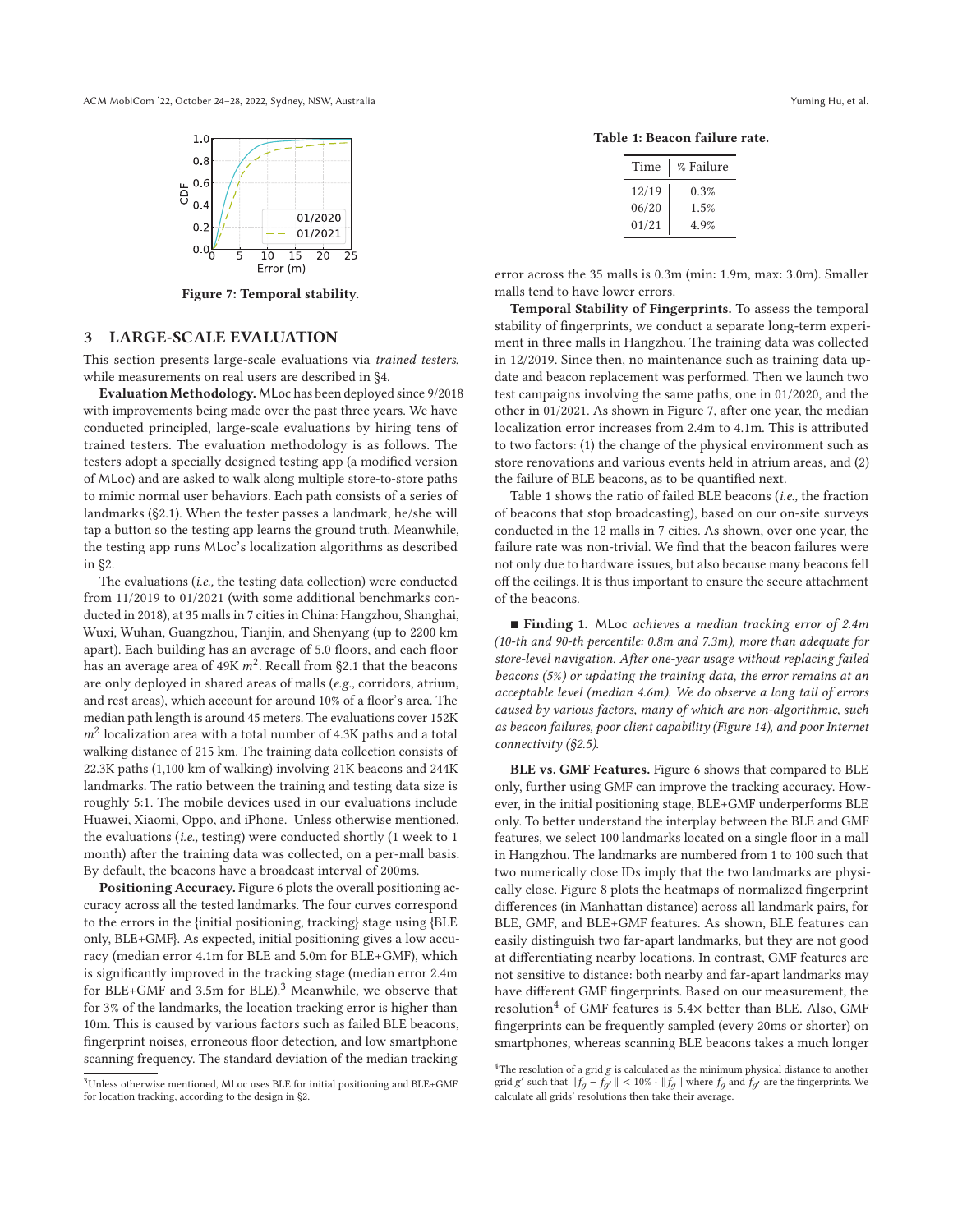Experience: Practical Indoor Localization for Malls **ACM ACM MobiCom '22, October 24-28, 2022, Sydney, NSW, Australia** 



**Figure 8: Heatmaps of pairwise fingerprint differences for (a) BLE, (b) GMF, (c) BLE+GMF.**



**Figure 9: BBI vs. localization error.**

time (Figure 15). Despite these advantages, GMF fingerprints are noisier (Figure 8(b)) and more temporally unstable than BLE. We find that, for example, symmetric areas in a mall such as multiple wings may share similar GMF fingerprints.

- **Finding 2.** *BLE and GMF are complementary. BLE is accurate, having low resolutions, and slow to scan; GMF is noisy, having high resolutions, and fast to collect.* MLoc *thus only uses BLE in the initial positioning to combat noises, and further uses GMF during the tracking stage to refine the location as more fingerprint samples accumulate.*

**BLE Beacon Broadcast Interval (BBI)** is a key parameter in MLoc. A small BBI helps improve the localization accuracy by allowing more frequent device-side fingerprint collection, but at the cost of a shorter beacon battery life. In our initial deployment in late 2018, we use a BBI of 500ms. In 2019, we reduce the BBI to 200ms. To justify this change, Figure 9 compares the localization accuracy of the two configurations, under best-effort fair comparisons (similar training-testing intervals and testing paths). As shown, reducing the BBI slightly improves the median localization error from 3.0m to 2.6m, but the tail improvement is much more significant: the 90-percentile error decreases from 10.6m to 7.1m. We find a major reason to be client-specific: smartphones with long BLE scanning intervals work poorly with long BBIs, as to be shown in Figure 16. Regarding the other side of the tradeoff, Table 2 shows a beacon's expected battery life at different BBIs, based on our in-lab power modeling. At a 200ms BBI, a beacon can last for 1.75 years, which is short but still acceptable. Considering the results in Figure 9 and Table 2, we changed the BBI to 200ms in 2019.

■ **Finding 3.** *Increasing the BBI brings small improvements in most cases, but can significantly improve the accuracy for the long tail (*∼*20% cases), benefiting devices with long BLE scanning intervals (Figure 16). For short BBIs (e.g.,* <*300ms), the battery replacement overhead is non-trivial.*



**Figure 10: Beacon spacing vs. localization error.**

**Table 2: BBI vs. beacon battery life (2400 mAh).**

| BBI (ms) | Bat. Life (yr) |
|----------|----------------|
| 100      | 0.92           |
| 200      | 1.75           |
| 500      | 4.50           |
| 1000     | 7.75           |

**BLE Beacon Spacing** (*i.e.,* the distance from a beacon to its nearest beacon) also affects the localization accuracy. To illustrate this, we study two malls, one in Tianjin (denoted as S1) and the other in Hangzhou (denoted as S2). Both malls have 5 floors, similar floor layouts (*e.g.*, large atrium), similar floor areas (33.5K  $m^2$  for S1 and 30.8K  $m^2$  for S2), and the same BBI (200ms). The above factors foster fair comparisons (in a best-effort manner) between the two sites. MLoc has been deployed in both malls since 2019.

The key difference between S1 and S2 is their average BLE beacon spacing: around 14m for S1 and around 18m for S2. Figure 10 plots their distributions of localization errors. The results indicate that there is no noticeable difference in terms of the median localization error (∼0.5m) between S1 and S2. However, similar to Figure 9, a smaller beacon spacing helps improve the tail accuracy: at 14m average beacon spacing (S1), the 90-percentile localization error is 6.7m, compared to 10.5m as for 18m average beacon spacing (S2).

**Floor Detection.** Recall from §2.4 that MLoc employs two floor detection algorithms: a majority vote of the top-5 strongest BLE beacons, and the DNN-based approach. Figure 11 compares their accuracy for atrium and non-atrium areas (the error bars are across different malls). We only include the results of the initial positioning stage, which is more challenging compared to the tracking stage due to a lack of observed BLE beacons. As shown, in non-atrium areas, both top-5 and DNN algorithms work well, with a median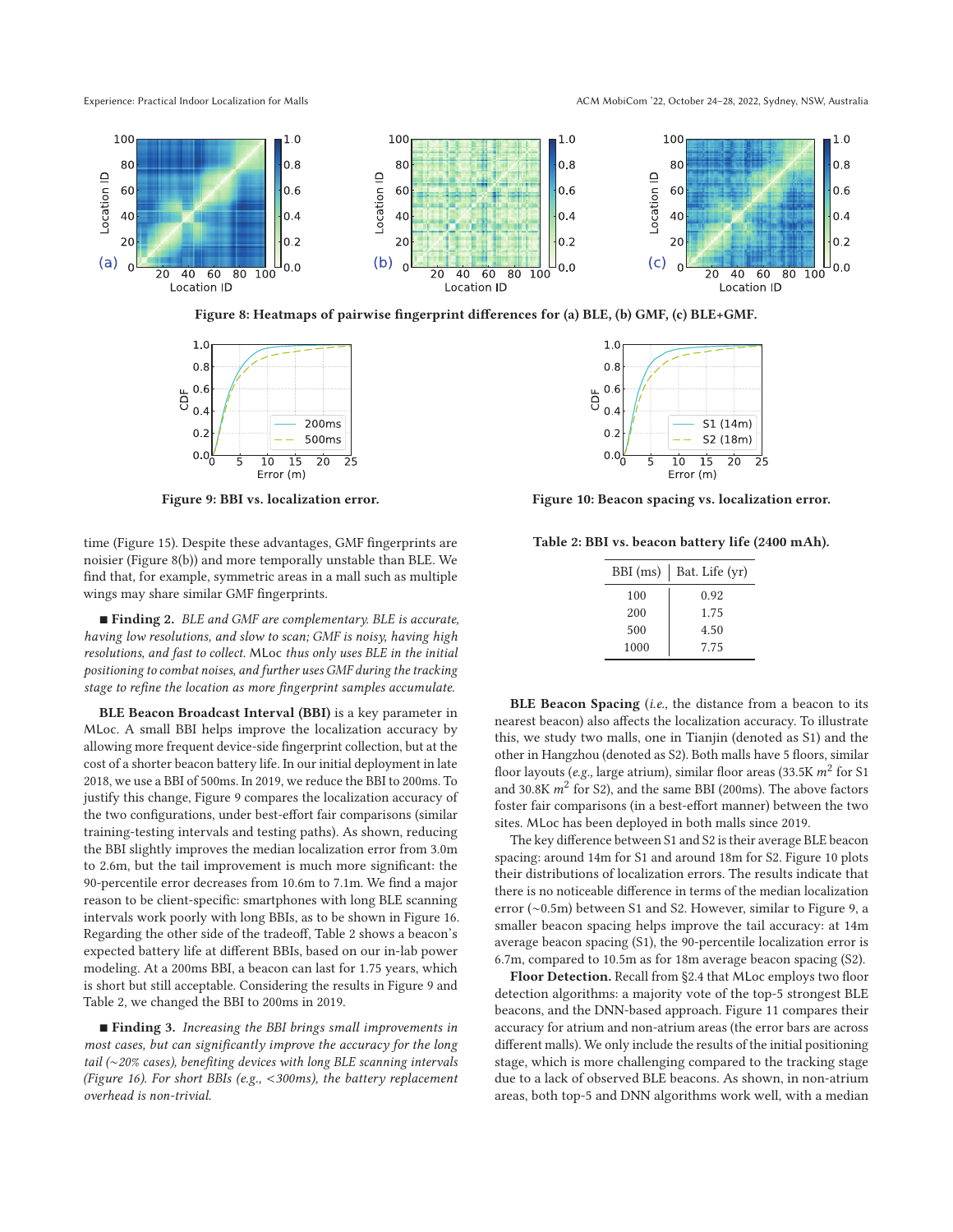

**Figure 11: Floor detection accuracy.**



**Figure 12: Walking distance estimation error.**

accuracy of higher than 97%. However, in atrium areas, the accuracy of the top-5 method drops drastically to 61%, while the DNN-based approach remains robust, with a median accuracy of 96%. This justifies our design decision of using DNN-based floor detection in atrium areas (§2.4).

Despite the seemingly good floor detection results, we are a bit surprised to see that among the negative feedback from users, there are much more complaints about incorrect floor detection than inaccurate localization on the same floor. Users can tolerate large same-floor localization errors (*e.g.,* up to 20m), but they can hardly accept *any* floor detection error, which will lead to a totally unexpected floor map.

■ **Finding 4.** *A lightweight DNN-based floor detection method (a 12-layer network adopted by* MLoc*) can yield good accuracy in the challenging atrium areas. However, customers have an extremely low tolerance to floor detection errors, compared to their large tolerance to same-floor localization errors. Future systems should aim at 100% accuracy for floor detection.*

**Dead Reckoning (DR).** Recall that each path walked by a tester consists of multiple landmarks with their location ground truth known. For each *segment* (*i.e.,* a pair of consecutive landmarks)  $A \rightarrow B$ , we compare  $|AB|$  with the walking distance calculated by DR, and compare the direction of  $\overrightarrow{AB}$  with the average heading calculated by DR. In other words, our DR evaluation is performed on a per-segment basis, because obtaining the per-footstep ground truth is difficult.

Figure 12 plots the estimation error of walking distance across all paths' segments. We plot the first segment of a path and the remaining segments separately. The latter bears a higher accuracy than the former, because as the user walks, DR improves the step length estimation based on the floor plan and the number of footsteps (§2.3). Overall, the 25th, 50th, and 75th-percentile of the estimation error are 6%, 12%, and 19%, respectively. Figure 13 plots the



**Figure 13: Heading estimation error.**



**Figure 14: Localization error across smartphone brands.**

heading estimation error distribution, with the 25th, 50th, and 75thpercentile being 3.9°, 9.1°, and 16.4°, respectively. The results are not as impressive as those reported by the research papers [38, 39] due to noises from multiple sources (imperfect sensors, different handheld positions of phones, busy malls). Nevertheless, the accuracy is adequate for store-to-store navigation, and many errors can be corrected by particle-filtering (§2.3). We therefore do not pursue more sophisticated DR approaches.

**Impact of Smartphone Brands.** Figure 14 plots the localization errors for different smartphones (measured in 2021, matching Figure 7). We observe considerable differences across the devices. iPhone, which accounts for ∼25% of the total testing devices, owns the best accuracy of 3.1m (median value). Android devices belong to a more fragmented ecosystem and thus exhibit diverse performance. Popular smartphones such as Huawei and Xiaomi (account for ∼50% of the devices) bear not only higher errors, but also larger variations. The cross-device homogeneity is attributed to the devices' different software (*e.g.,* OS and driver) and hardware (BLE radio and sensor chips). Vendors such as Huawei are known to deeply customize Android for energy saving purpose [2, 3]. This may cause degraded localization accuracy.

We showcase a major root cause of the cross-device accuracy difference: the Successful Scanning Interval (SSI), defined as the interval between two consecutive BLE scans each capturing at least one beacon. As plotted in Figure 15, there are considerable statistical differences among the SSIs measured on different devices, and the SSI is largely correlated with localization errors reported in Figure 14. In extreme cases, a Huawei phone cannot see even a single beacon for more than 10 seconds. This inevitably leads to high localization errors. Figure 16 further shows that, as the beacon broadcast interval (BBI) increases, the SSI and its variation increase correspondingly, in particular for the Huawei phones with throttled scanning activities. This explains our findings in Figure 9 where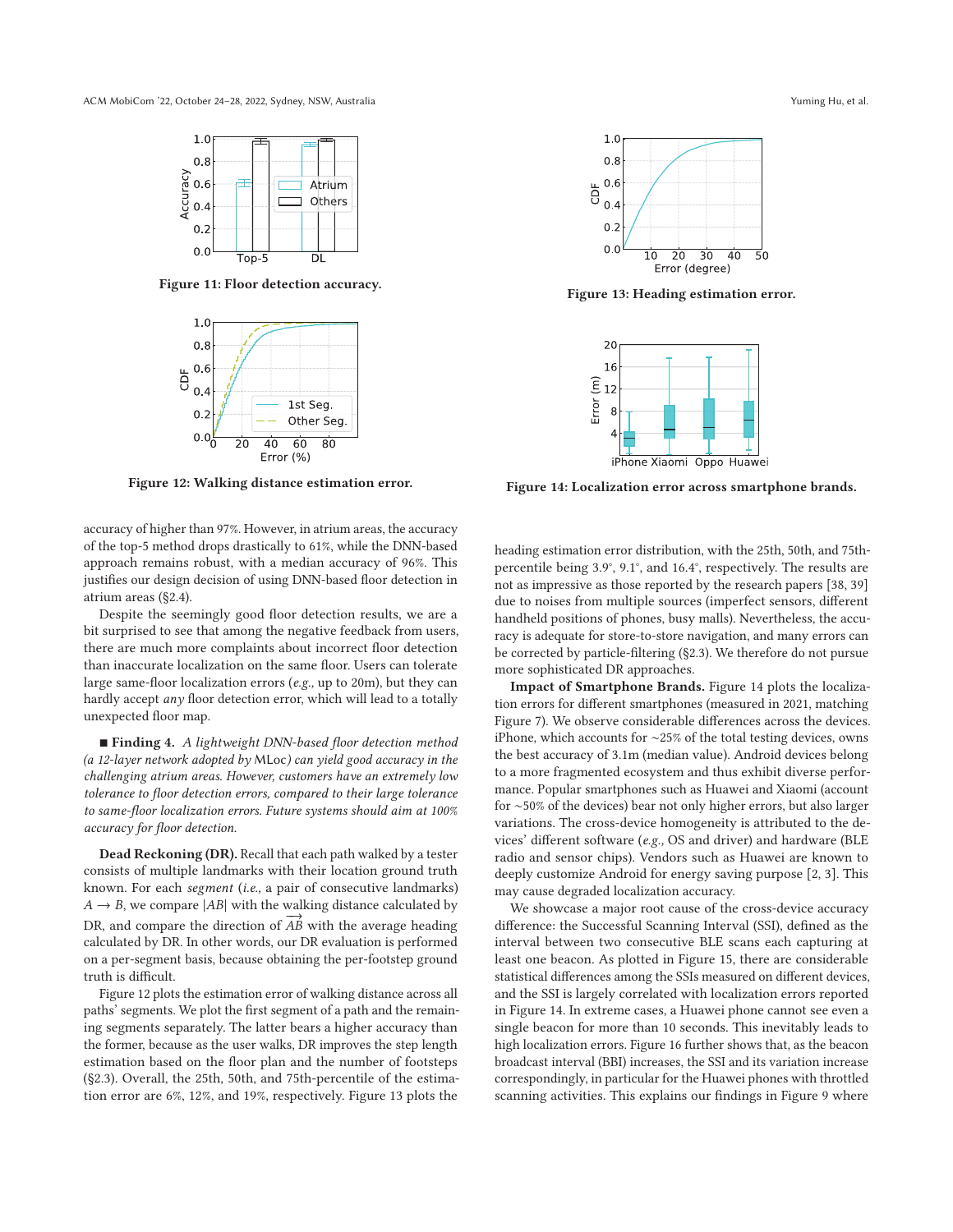

**Figure 15: SSI (Successful Scanning Interval) across brands.**



**Figure 16: BBI vs. SSI across smartphone brands.**

reducing the BBI helps improve the tail localization errors, which indeed mostly occur on high-SSI phones as verified by us.

■ Finding 5. Different smartphone brands/models exhibit con*siderable differences in localization accuracy. Some vendors throttle the BLE scanning frequency to save energy. This may severely impact the performance of localization/tracking applications. Smartphone OS vendors should consider making the scanning frequency (among a wide range) configurable.*

**The Energy Consumption** of MLoc is measured by controlled experiments. We examine the battery drain while running MLoc. We use several fully charged iPhones and Android phones to perform continuous store-to-store navigation for 1 hour, with WiFi, BLE, screen turned on and the display brightness level set to 50%. We use the Medium Power mode in Table 3 (described next) for the experiment. In 1 hour, the battery life drops by 7% to 11%, and the traffic usage is less than 12 MB. In contrast, keeping the phones idle for one hour with the same screen brightness consumes 4% to 6% of the battery energy. The results indicate low resource footprints of MLoc.

In addition to the above coarse-grained measurement, we also perform a closer examination of MLoc's power consumption by logging the battery usage events [1] of an OPPO R15 smartphone under three configurations of MLoc: low power, medium power (the default configuration), and high power. As shown in Table 3, IMU and GMF sensors are enabled in all three modes as they incur very low power consumption. BLE sensing is disabled in the low power mode while enabled in the medium and high power mode. The localization frequency increases from 1Hz to 10Hz in the high power mode. The comparison baseline corresponds to the scenario where the screen (at 50% display brightness level), Bluetooth, WiFi, and GPS are turned on, but MLoc is not running. The average baseline power consumption on OPPO R15 is 1032mW. As shown in the rightmost column in Table 3, compared to the baseline, the average power consumption increases by 5%, 12%, and 16%, in the



**Figure 17: Distribution of floor changes (0 = same floor).**

**Table 3: Power usage of** MLoc **on OPPO R15 smartphone.**

| Power<br>Mode     | $IMU + GMF$<br>Sensing | <b>BLE</b><br>Sensing | Localization<br>Frequency | Avg. Device<br>Power |
|-------------------|------------------------|-----------------------|---------------------------|----------------------|
| Low Power         | $50$ Hz                | Off                   | 1Hz                       | $+5%$                |
| Med. Power        | $50$ Hz                | 1H <sub>z</sub>       | 1H <sub>z</sub>           | $+12%$               |
| <b>High Power</b> | $50$ Hz                | 1Hz                   | 10 Hz                     | $+16%$               |

three power modes respectively. The above results confirm that MLoc's incurred energy overhead is acceptable, at least for its low and medium power configurations.

# **4 USER BEHAVIORS**

This section analyzes the user behaviors of MLoc's customers in the real world. Note that this is different from the evaluations using data collected by trained testers in §3. We collected MLoc's customer data at 12 malls in 7 cities (Hangzhou, Shanghai, Wuxi, Wuhan, Guangzhou, Tianjin, and Shenyang) from 04/2020 to 04/2021. The data includes 472K unique users (48% are female). The user devices are dominated by iPhone (46%), Huawei (31%), Xiaomi (19%), and Oppo (3%), but we do see a long tail of 8 other smartphone brands.

MLoc is offered to the end customers as both a standalone localization app and a mini-program of WeChat (a multi-purpose instant messaging, video/audio chat, social media, and payment app). It is also released as a library that is embedded into shopping malls' mobile apps. We find that more than 95% of the customers use the mini-program or shopping malls' mobile apps with MLoc embedded. This is in part because of the advertisements (both onsite and online) conducted by the malls to promote the two types of apps. The advertisements are usually effective. For example, in our one-month study of using MLoc as a marketing platform (described shortly), online advertisement attracted 46% of new users (as tracked by the scanned QR codes).

While we are unable to evaluate the localization accuracy due to a lack of ground truth from the customers' data, MLoc records customers' last tracked locations in their navigations. Using this information, we find that 95% of the navigations ended at locations that are 20m within the destination storefront. This indicates the overall effectiveness of MLoc.

The MLoc app also logs basic information regarding the app usage. Figure 17 plots the distribution of floor changes from the beginning to the end of the navigation (or user closing our app). We find that 27% of the navigations involve floor changes. 31% of the floor changes are going downstairs – higher than what we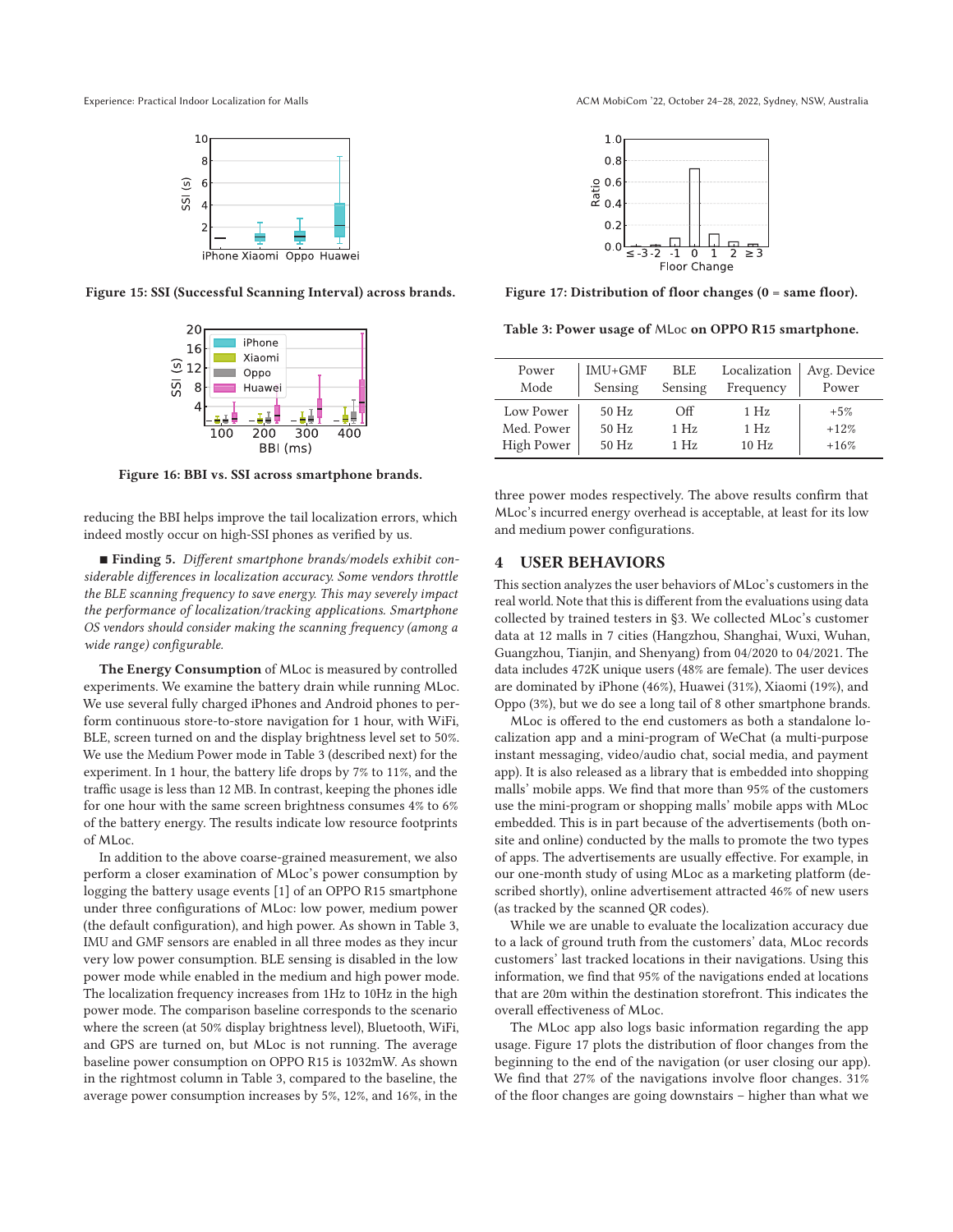ACM MobiCom '22, October 24–28, 2022, Sydney, NSW, Australia Yuming Hu, et al.



**Figure 18: The usage of** MLoc**.**

expected. Figure 18 plots the distributions of duration and users' walking distance in each navigation, whose median values are 73 seconds and 81 footsteps (about 50m), respectively (25-th percentile: 44 seconds and 35 footsteps; 75-th percentile: 108 seconds and 189 footsteps). Note that our measured duration and footsteps are the *lower bounds* of the actual walking time/distance, because a user may close our app early during navigation. Figure 19 plots the distribution of the number of daily navigation sessions across all (user, day) when MLoc is used at least once. In 28% of the cases, a customer uses MLoc more than once within a day.

■ **Finding 6.** While MLoc can help many users find their desti*nations quickly, in at least 20% of the navigations, users spend more than 2 minutes using* MLoc *or walk for more than 230 steps (*∼*150m). Customers use* MLoc *for same-floor, upstairs, and downstairs navigations.*

We also investigate the destination stores users go to. The location types ordered by popularity include food and drink (53%), clothing (15%), in-mall playground (5%), electronics (4%), mall exit & subway entrance (3%), and others (20%). Through our informal chat with customers during field studies, we find that people need MLoc not only because today's malls are large, but also due to many other reasons: signs being too small to recognize in distance; highly symmetric floor layout confusing users (they may also confuse localization algorithms); and young people who get used to (outdoor) navigation apps being inexperienced in reading maps, *etc.*

MLoc **as a Marketing Platform.** Indoor localization systems are promising marketing platforms. To demonstrate this, from 11/2020 to 12/2020, we organized a sales event by working with a large mall in Wuxi (in eastern China). In this event, customers can retrieve from the MLoc app e-coupons that offer discounts in tens of the stores in the mall. The e-coupons are automatically pushed to the user when he/she is physically near the store (*i.e.,* when the store shows up on the in-app navigation UI). Overall, we observe high engagement and conversion rate, as reported below.

During the one-month event, MLoc recorded about 11K navigation sessions from 7K customers. Among them, 73% of the navigation sessions from the 3K participating customers (PCs) involve at least one coupon retrieval. 56% of the PCs are in their 30s or older. We also track the origin of the PCs. 43% of the PCs were existing MLoc users; 26% learned this promotion event through online ads; 19% were attracted by on-site ads so they scanned the QR code and installed MLoc; 10% found out about the event from social media; and 2% learned it from other sources.



**Figure 19: Distribution of the number of daily navigation sessions per user.**

It is encouraging to see that within the PCs (who have retrieved at least one coupon), 22% of them actually used the coupon(s) in stores. On average, each PC retrieved 2.3 coupons and used 1.1 coupons. Also note that the coupons have a limited supply. 87% of the prepared coupons were retrieved by the PCs. Among the retrieved coupons, 41% of them were used in stores. The above results indicate the overall success of this sales event.

- **Finding 7.** *Localization systems and their served malls can mutually benefit each other:* MLoc *gains many new users through this sales event (57% of the PCs were new); meanwhile, the event achieved a conversion rate of 22%, significantly higher than typical conversion rates for pay-per-click (PPC) online advertising (2% to 3% [5]).*

#### **5 RELATED WORK AND CONCLUSION**

**Commercial Indoor Localization Systems.** There are several news and blog articles [8, 31, 32, 44, 45, 47] on commercial indoor localization systems deployed in museums, airports, railway stations, *etc.*, using either BLE or WiFi as fingerprints. None of them offered detailed insights or experiences as we did. Their deployment scales were also smaller.

**Prior Deployment Experiences.** A recent study [15] reported a large-scale deployment of a BLE beacon system for goods delivery. It detects arrivals and departures of couriers at merchants, thus operating at a much coarser granularity than MLoc from the localization perspective. Some other works also conducted real-world deployment of localization systems [19, 33, 61], albeit at much smaller scales. A prior study [34] describes the results and lessons learned from the 2014 Microsoft Indoor Localization Competition; the authors compared indoor localization solutions from 22 teams around the world. We take into account their experiences when developing MLoc. More recently, Microsoft sponsored and co-organized another indoor localization competition, and released a large dataset (with ground truth) used by the participating teams [4]. To our knowledge, there is no detailed report of the competition or any characterization study of the dataset. In our future work, we plan to evaluate MLoc on their datasets and use the results to improve our localization algorithms.

**Indoor Localization and Sensing.** Researchers have developed numerous techniques and models for indoor localization, such as fingerprinting [7, 13, 20, 22, 28, 41, 46, 54], RSSI propagation models [7, 10, 11, 21, 48], wireless models [6, 24, 35, 49, 57, 58] such as angel of arrival (AoA) [57] and Time of flight (ToF) [35, 49], dead reckoning [40], crowdsourcing [56], sensor fusion [18], and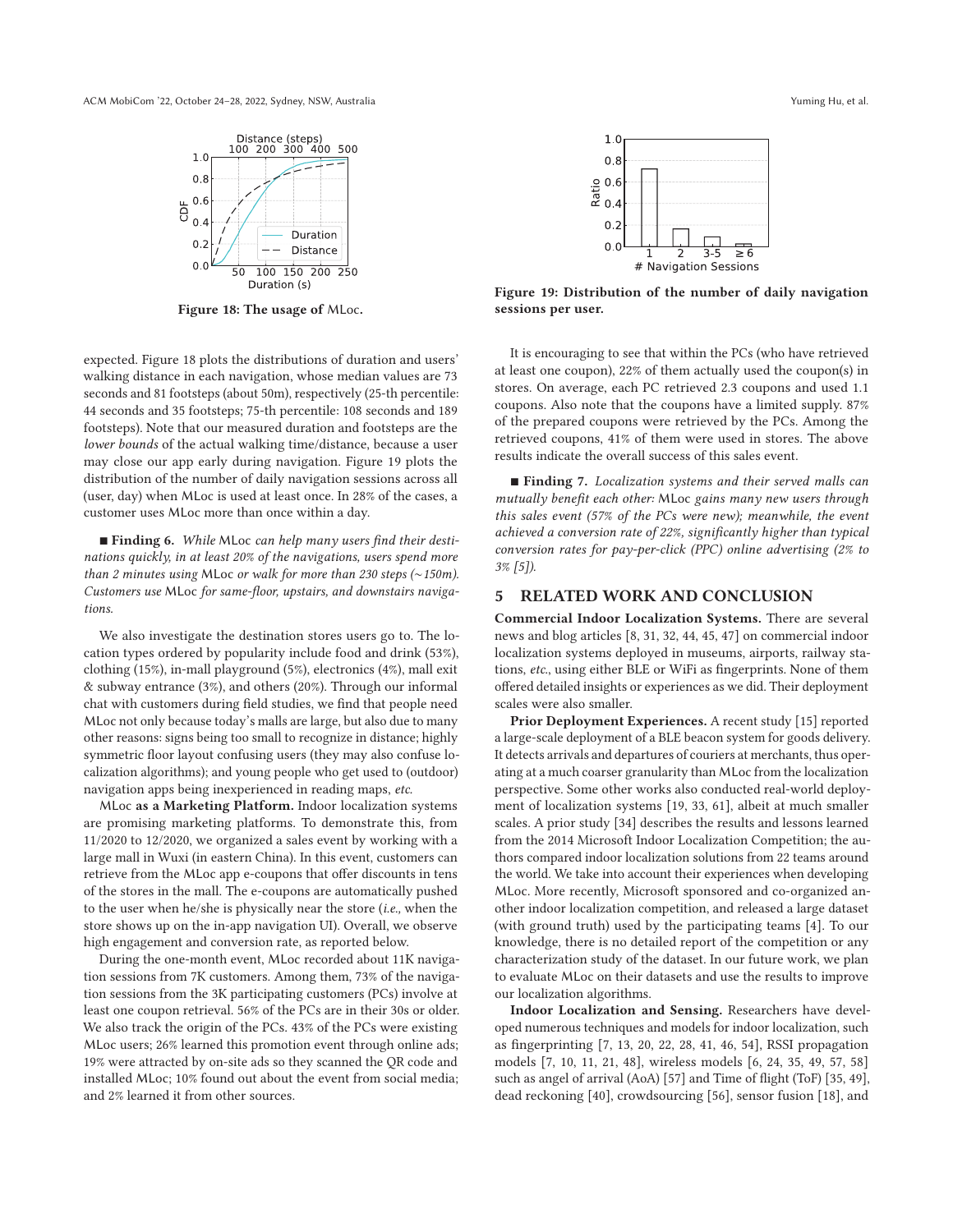image or light based localization [17, 26, 29, 30]. Many other studies develop sensing techniques [9, 51, 52] for, *e.g.,* identifying human behaviors [52]. MLoc leverages robust, time-tested algorithms from the literature, and customizes them for in-mall localization.

To conclude, our experiences suggest that high localization accuracy is only one of the multiple objectives of MLoc, which needs to carefully balance the tradeoffs among accuracy, human labor, infrastructure complexity, usability, and maintenance overhead, to name a few. Beacons' limited battery life may also pose an obstacle towards their large-scale deployment and maintenance in the wild. We hope our insights can boost future efforts on transforming the two-decade research on indoor localization into commercial products.

# **ACKNOWLEDGMENTS**

We thank the anonymous reviewers and our shepherd for their insightful comments. This paper was supported in part by NSF Award 1915122 and 2128489. Zhimeng Yin's research was supported by City University of Hong Kong 9610491 and NSF China 62102332.

#### **REFERENCES**

- [1] [n.d.]. BatteryManager. https://developer.android.com/reference/android/os/Bat teryManager.
- [2] [n.d.]. BLE devices issues with Huawei Phone. https://stackoverflow.com/qu estions/51203419/bluetooth-low-energy-ble-devices-connection-issue-withhuawei-phone.
- [3] [n.d.]. Don't kill my app (on Huawei devices). https://stackoverflow.com/qu estions/51203419/bluetooth-low-energy-ble-devices-connection-issue-withhuawei-phone.
- [4] [n.d.]. Microsoft Indoor Location Competition. https://www.microsof t.com/enus/research/publication/indoor-location-competition-2-0-dataset/.
- [5] [n.d.]. What Is a Good Conversion Rate? https://www.webfx.com/blog/marketi ng/what-is-a-good-conversion-rate/.
- [6] Roshan Ayyalasomayajula, Aditya Arun, Chenfeng Wu, Sanatan Sharma, Abhishek Rajkumar Sethi, Deepak Vasisht, and Dinesh Bharadia. 2020. Deep learning based wireless localization for indoor navigation. In *Proceedings of the 26th Annual International Conference on Mobile Computing and Networking*. 1–14.
- [7] Paramvir Bahl and Venkata N Padmanabhan. 2000. RADAR: An in-building RF-based user location and tracking system. In *Proceedings IEEE INFOCOM 2000. Conference on computer communications. Nineteenth annual joint conference of the IEEE computer and communications societies (Cat. No. 00CH37064)*, Vol. 2. Ieee, 775–784.
- [8] Airport benchmarking. 2016. Airlines and airports are beaconizing. https: //www.airportbenchmarking.com/airlines-and-airports-are-beaconizing/.
- [9] Andreas Biri, Neal Jackson, Lothar Thiele, Pat Pannuto, and Prabal Dutta. 2020. SociTrack: infrastructure-free interaction tracking through mobile sensor networks. In *Proceedings of the 26th Annual International Conference on Mobile Computing and Networking*. 1–14.
- [10] Dongyao Chen, Kang G Shin, Yurong Jiang, and Kyu-Han Kim. 2017. Locating and tracking ble beacons with smartphones. In *Proceedings of the 13th International Conference on emerging Networking EXperiments and Technologies*. 263–275.
- [11] Yin Chen, Dimitrios Lymberopoulos, Jie Liu, and Bodhi Priyantha. 2012. FMbased indoor localization. In *Proceedings of the 10th international conference on Mobile systems, applications, and services*. 169–182.
- [12] Krishna Chintalapudi, Anand Padmanabha Iyer, and Venkata N Padmanabhan. 2010. Indoor localization without the pain. In *Proceedings of the sixteenth annual international conference on Mobile computing and networking*. 173–184.
- [13] Jaewoo Chung, Matt Donahoe, Chris Schmandt, Ig-Jae Kim, Pedram Razavai, and Micaela Wiseman. 2011. Indoor location sensing using geo-magnetism. In *Proceedings of the 9th international conference on Mobile systems, applications, and services*. 141–154.
- [14] Patrick Dickinson, Gregorz Cielniak, Olivier Szymanezyk, and Mike Mannion. 2016. Indoor positioning of shoppers using a network of Bluetooth Low Energy beacons. In *2016 International Conference on Indoor Positioning and Indoor Navigation (IPIN)*. IEEE, 1–8.
- [15] Yi Ding, Ling Liu, Yu Yang, Yunhuai Liu, Desheng Zhang, and Tian He. 2021. From Conception to Retirement: a Lifetime Story of a 3-Year-Old Wireless Beacon System in the Wild. In *18th* {*USENIX*} *Symposium on Networked Systems Design and Implementation (*{*NSDI*} *21)*. 859–872.
- [16] Petar M Djuric, Jayesh H Kotecha, Jianqui Zhang, Yufei Huang, Tadesse Ghirmai, Mónica F Bugallo, and Joaquin Miguez. 2003. Particle filtering. *IEEE signal processing magazine* 20, 5 (2003), 19–38.
- [17] Jiang Dong, Yu Xiao, Marius Noreikis, Zhonghong Ou, and Antti Ylä-Jääski. 2015. iMoon: Using smartphones for image-based indoor navigation. In *Proceedings of the 13th ACM Conference on Embedded Networked Sensor Systems*. 85–97.
- [18] Wan Du, Panrong Tong, and Mo Li. 2020. UniLoc: A unified mobile localization framework exploiting scheme diversity. *IEEE Transactions on Mobile Computing* (2020).
- [19] Rizanne Elbakly, Moustafa Elhamshary, and Moustafa Youssef. 2018. HyRise: A robust and ubiquitous multi-sensor fusion-based floor localization system. *Proceedings of the ACM on Interactive, Mobile, Wearable and Ubiquitous Technologies* 2, 3 (2018), 1–23.
- [20] Ramsey Faragher and Robert Harle. 2015. Location fingerprinting with bluetooth low energy beacons. *IEEE journal on Selected Areas in Communications* 33, 11 (2015), 2418–2428.
- [21] Chen Feng, Wain Sy Anthea Au, Shahrokh Valaee, and Zhenhui Tan. 2011. Received-signal-strength-based indoor positioning using compressive sensing. *IEEE Transactions on mobile computing* 11, 12 (2011), 1983–1993.
- [22] AKM Mahtab Hossain and Wee-Seng Soh. 2010. Cramer-Rao bound analysis of localization using signal strength difference as location fingerprint. In *2010 Proceedings IEEE INFOCOM*. IEEE, 1–9.
- [23] Wonho Kang and Youngnam Han. 2014. SmartPDR: Smartphone-based pedestrian dead reckoning for indoor localization. *IEEE Sensors journal* 15, 5 (2014), 2906– 2916.
- [24] Manikanta Kotaru, Kiran Joshi, Dinesh Bharadia, and Sachin Katti. 2015. Spotfi: Decimeter level localization using wifi. In *Proceedings of the 2015 ACM Conference on Special Interest Group on Data Communication*. 269–282.
- [25] Swarun Kumar, Stephanie Gil, Dina Katabi, and Daniela Rus. 2014. Accurate indoor localization with zero start-up cost. In *Proceedings of the 20th annual international conference on Mobile computing and networking*. 483–494.
- [26] Ye-Sheng Kuo, Pat Pannuto, Ko-Jen Hsiao, and Prabal Dutta. 2014. Luxapose: Indoor positioning with mobile phones and visible light. In *Proceedings of the 20th annual international conference on Mobile computing and networking*. 447–458.
- [27] Der-Tsai Lee and Bruce J Schachter. 1980. Two algorithms for constructing a Delaunay triangulation. *International Journal of Computer & Information Sciences* 9, 3 (1980), 219–242.
- [28] Binghao Li, Thomas Gallagher, Andrew G Dempster, and Chris Rizos. 2012. How feasible is the use of magnetic field alone for indoor positioning?. In *2012 International Conference on Indoor Positioning and Indoor Navigation (IPIN)*. IEEE,  $1 - 9$ .
- [29] Lingkun Li, Pengjin Xie, and Jiliang Wang. 2018. Rainbowlight: Towards low cost ambient light positioning with mobile phones. In *Proceedings of the 24th Annual International Conference on Mobile Computing and Networking*. 445–457.
- [30] Song Liu and Tian He. 2017. Smartlight: Light-weight 3d indoor localization using a single led lamp. In *Proceedings of the 15th ACM Conference on Embedded Network Sensor Systems*. 1–14.
- [31] Locatify. 2020. BLE Beacon Museum Guide with real-time user location. https: //locatify.com/blog/case-studies/eldheimar-museum/.
- [32] Locix. 2019. Locix Releases Ultra-Precise WiFi-Based Local Positioning System. https://www.businesswire.com/news/home/20191015005251/en/Locix-Rele ases-Ultra-Precise-WiFi-Based-Local-Positioning-System.
- [33] Chengwen Luo, Hande Hong, Mun Choon Chan, Jianqiang Li, Xinglin Zhang, and Zhong Ming. 2017. MPiLoc: Self-calibrating multi-floor indoor localization exploiting participatory sensing. *IEEE Transactions on Mobile Computing* 17, 1 (2017), 141–154.
- [34] Dimitrios Lymberopoulos, Jie Liu, Xue Yang, Romit Roy Choudhury, Vlado Handziski, and Souvik Sen. 2015. A realistic evaluation and comparison of indoor location technologies: Experiences and lessons learned. In *Proceedings of the 14th international conference on information processing in sensor networks*. 178–189.
- [35] Alex T Mariakakis, Souvik Sen, Jeongkeun Lee, and Kyu-Han Kim. 2014. Sail: Single access point-based indoor localization. In *Proceedings of the 12th annual international conference on Mobile systems, applications, and services*. 315–328.
- [36] Meinard Müller. 2007. Dynamic time warping. *Information retrieval for music and motion* (2007), 69–84.
- [37] Jan Racko, Peter Brida, Arto Perttula, Jussi Parviainen, and Jussi Collin. 2016. Pedestrian dead reckoning with particle filter for handheld smartphone. In *2016 International Conference on Indoor Positioning and Indoor Navigation (IPIN)*. IEEE, 1–7.
- [38] Anshul Rai, Krishna Kant Chintalapudi, Venkata N. Padmanabhan, and Rijurekha Sen. 2012. Zee: zero-effort crowdsourcing for indoor localization. In *MobiCom*. ACM, 293–304.
- [39] Nirupam Roy, He Wang, and Romit Roy Choudhury. 2014. I am a smartphone and i can tell my user's walking direction. In *Proceedings of the 12th annual international conference on Mobile systems, applications, and services*. 329–342.
- [40] Jochen Seitz, Jasper Jahn, Javier Gutiérrez Boronat, Thorsten Vaupel, Steffen Meyer, and Jörn Thielecke. 2010. A hidden markov model for urban navigation